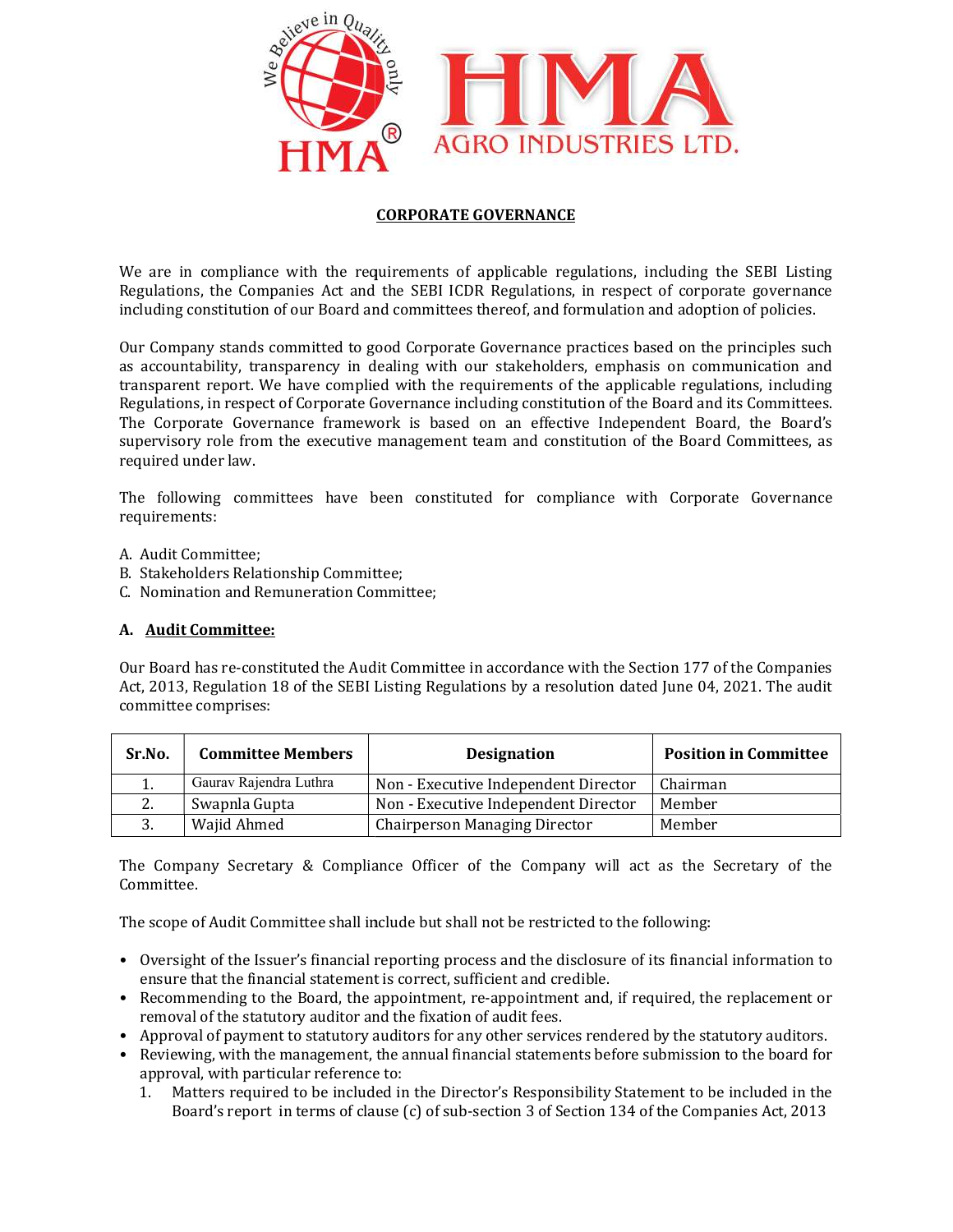

2. Changes, if any, in accounting policies and practices and reasons for the same.

3. Major accounting entries involving estimates based on the exercise of judgment by management. Changes, if any, in accounting policies and practices and reasons for the same.<br>Major accounting entries involving estimates based on the exercise of jude<br>significant adjustments made in the financial statements arising ou

- 4. Significant adjustments made in the financial statements arising out of audit findings.
- 5. Compliance with listing and other legal requirements relating to financial statements.
- 6. Disclosure of any related party transactions.
- 7. Qualifications in the draft audit report.
- Reviewing, with the management, the half yearly financial statements before submission to the board for approval.
- Reviewing, with the management, the statement of uses/application of funds raised through an issue (public issue, rights issue, preferential issue, etc.), the statement of funds utilized for purposes other than those stated in the offer document/notice and the report submitted by the monitoring agency monitoring the utilization of proceeds of a public or rights issue, and making appropriate recommendations to the Board to take up steps in this matter. Reviewing, with the management, the half yearly financial statements before submission to the board for approval.<br>Reviewing, with the management, the statement of uses/application of funds raised through an issue (public i Major accounting entires involving estimates based on the exercise of judgment by<br>digenerate, adjustments mode in the financial statements arising out of audit modes.<br>Compleme well histing and other legal requirements rela • Reviewing, with the management, the attatement of uses/application of funds raised through the points issue, perferred in Stee, tect), the statement of funds utilized for purpose than those stated in the offer document/
- Review and monitor the auditor's independence and performance, and effectiveness of audit process.
- Approval or any subsequent modification of transactions of the Company with related parties.
- Scrutiny of inter-corporate loans and investments.
- Valuation of undertakings or assets of the Company, wherever it is necessary.
- Evaluation of internal financial controls and risk management systems.
- Reviewing, with the management, performance of statutory and internal auditors, adequacy of the internal control systems. Reviewing, with the management, performance of statutory and internal auditors, adequacy of the<br>internal control systems.<br>Reviewing the adequacy of internal audit function, if any, including the structure of the internal a
- Reviewing the adequacy of internal audit function, if any, including the structure of the internal audit coverage and frequency of internal audit.
- Discussion with internal auditors any significant findings and follow up there on.
- Reviewing the findings of any internal investigations by the internal auditors into matters where there is suspected fraud or irregularity or a failure of internal control systems of a material nature and reporting the matter to the board. the findings of any internal investigation<br>spected fraud or irregularity or a failure<br>ing the matter to the board.
- Discussion with statutory auditors before the audit commences, about the nature and scope of audit as well as post-audit discussion to ascertain any area of concern.
- To look into the reasons for substantial defaults in the payment to the depositors, debenture holders, shareholders (in case of non-payment of declared dividends) and creditors.
- To review the functioning of the Whistle Blower mechanism.
- Approval of appointment of CFO (i.e., the whole-time Finance Director or any other person heading the finance function or discharging that function) after assessing the qualifications, experience & background, etc. of the candidate.
- Carrying out any other function as is mentioned in the terms of reference of the Audit Committee.

Explanation (i): The term "related party transactions" shall have the same meaning as contained in the Accounting Standard 18, Related Party Transactions, issued by The Institute of Chartered Accountants of India. the finance function or discharging that function) after assessing the qualifications, experience &<br>background, etc. of the candidate.<br>Carrying out any other function as is mentioned in the terms of reference of the Audit

Explanation (ii): If the Issuer has set up an audit committee pursuant to provision of the Companies Act. the said audit committee shall have such additional functions / features as is contained in this clause.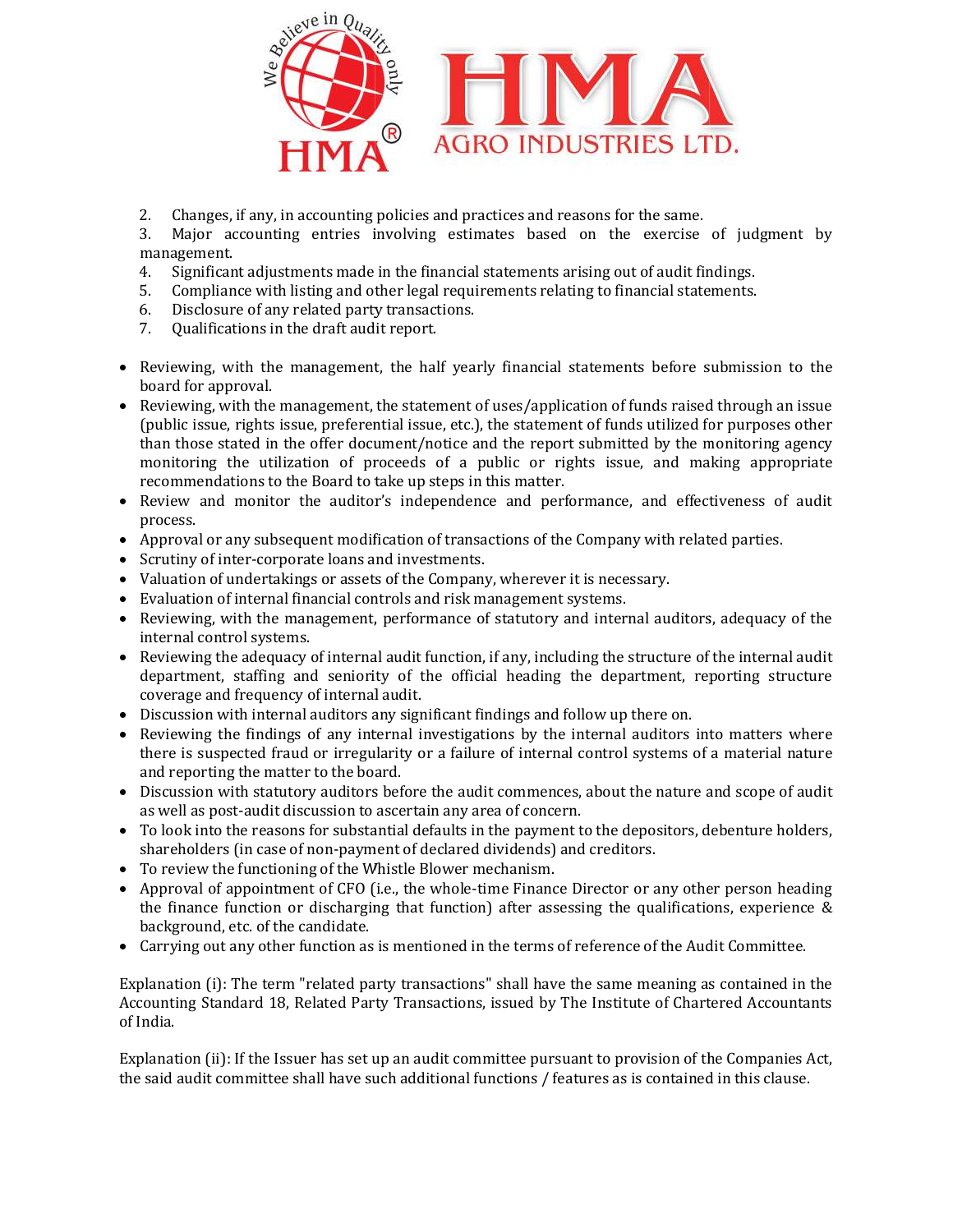

The Audit Committee enjoys following powers:

- 1. To investigate any activity within its terms of reference.
- 2. To seek information from any employee.
- 3. To obtain outside legal or other professional advice.
- 4. To secure attendance of outsiders with relevant expertise if it considers necessary.
- 2. To seek information from any employee.<br>3. To obtain outside legal or other professional advice.<br>4. To secure attendance of outsiders with relevant expertise if it considers necessary.<br>5. The audit committee may invi the head of the finance function) to be present at the meetings of the committee, but on occasions it may also meet without the presence of any executives of the Issuer. The finance director, head of internal audit and a representative of the statutory auditor may be present as invitees for the meetings of the audit committee. the head of the finance function) to be present at the meetings of the committee, but on occasions it<br>may also meet without the presence of any executives of the Issuer. The finance director, head of<br>internal audit and a r committee may invite such of the executives, as it considers appropriate<br>of the finance function) to be present at the meetings of the committee, bu<br>meet without the presence of any executives of the Issuer. The finance<br>uu

The Audit Committee shall mandatorily review the following information:

- a. Management discussion and analysis of financial condition and results
- b. Statement of significant related party transactions (as defined by the audit committee), submitted by management;
- c. Management letters / letters of internal control weaknesses issued by the statutory auditors;
- d. Internal audit reports relating to internal control weaknesses; and
- e. The appointment, removal and terms of remuneration of the Chief internal auditor shall be subject to review by the Audit Committee. ement of significant related party transactions (as defined by the audit committee), submitted by<br>agement;<br>agement letters / letters of internal control weaknesses issued by the statutory auditors;<br>rnal audit reports relat
- f. Statement of deviations: (a) quarterly statement of deviation(s) including report of monitoring agency, if applicable, submitted to stock exchange(s) in terms of Regulation 32(1) of SEBI Listing Regulations. (b) Annual statement of funds utilized for purposes other than those stated in the offer document/prospectus/notice in terms of Regulation 32(5) of SEBI Listing Regulations. Statement of significant related party transactions (as defined by the audit committee), submitted by<br>management;<br>Management letters / letters of internal control weaknesses issued by the statutory auditors;<br>Internal audit

The recommendations of the Audit Committee on any matter relating to financial management, including the audit report, are binding on the Board. If the Board is not in agreement with the recommendations of the Committee, reasons for disagreement shall have to be incorporated in the minutes of the Board Meeting and the same has to be communicated to the shareholders. nmendations of the Audit Committee on any matter relating to financial management<br>the audit report, are binding on the Board. If the Board is not in agreement with the<br>dations of the Committee, reasons for disagreement sha agency, if applicable, submitted to stock exchange(s) in terms of Regulation 32(1) of SEBI Listing<br>Regulations. (b) Annual statement of funds utilized for purposes other than those stated in the offer<br>document/prospectus/n

The Chairman of the committee has to attend the Annual General Meetings of the Company to provid The Chairman of the committee has to attend the Annual Geredarifications on matters relating to the audit.

## B. Stakeholder Relationship Committee:

|        |                          | The Stakeholder's Relationship Committee of our Board was constituted by our Board of Directors<br>pursuant to section 178 (5) of the Companies Act, 2013, Regulation 20 of the SEBI Listing Regulations<br>vide resolution dated June 04, 2021. The Stakeholder's Relationship Committee comprises of: |                              |
|--------|--------------------------|---------------------------------------------------------------------------------------------------------------------------------------------------------------------------------------------------------------------------------------------------------------------------------------------------------|------------------------------|
| Sr.No. | <b>Committee Members</b> | <b>Designation</b>                                                                                                                                                                                                                                                                                      | <b>Position in Committee</b> |
|        | Swapnla Gupta            | Non - Executive Independent Director                                                                                                                                                                                                                                                                    | Chairperson                  |
| 2.     | Wajid Ahmed              | <b>Managing Director</b>                                                                                                                                                                                                                                                                                | Member                       |
| 3.     | Gulzar Ahmad             | Chairman cum Whole Time Director                                                                                                                                                                                                                                                                        | Member                       |
|        |                          | The Company Secretary & Compliance officer of the Company will act as the Secretary of the Committee.                                                                                                                                                                                                   |                              |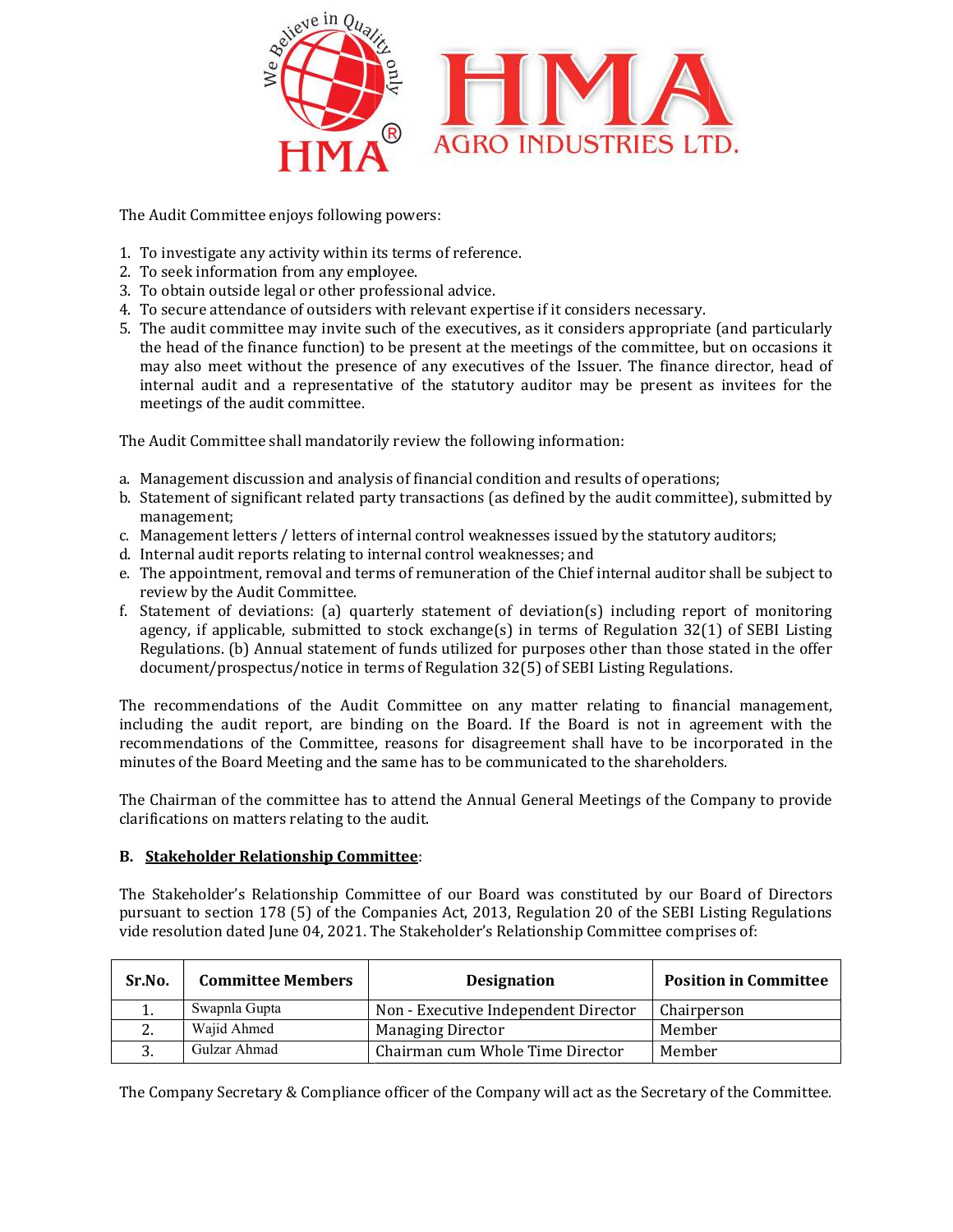

This committee will address all grievances of Shareholders/Investors and its terms of reference include the following:

- a) Allotment and listing of our shares in future.
- a) Allotment and listing of our shares in future.<br>b) Redressing of shareholders and investor complaints such as non-receipt of declared dividend, annual report, transfer of Equity Shares and issue of duplicate/split/consolidated share certificates;
- report, transfer of Equity Shares and issue of duplicate/split/consolidated share certificates;<br>c) Monitoring transfers, transmissions, dematerialization, re-materialization, splitting and consolidation of Equity Shares and other securities issued by our Company, including review of cases for refusal of transfer/ transmission of shares and debentures; ion of Equity Shares and other securities issued by our Company, is<br>of transfer/transmission of shares and debentures;<br>to statutory and regulatory authorities regarding investor grievane<br>ise ensure proper and timely attend
- d) Reference to statutory and regulatory authorities regarding investor grievances;
- e) To otherwise ensure proper and timely attendance and redressal of investor queries and grievances;
- f) To do all such acts, things or deeds as may be necessary or incidental to the exercise of the above powers.

## C. Nomination & Remuneration Committee: Nomination

| the following: |                                                                                              | This committee will address all grievances of Shareholders/Investors and its terms of reference include                                                                                                                                                                                                                                                                                                                                                                                                                                                                                                                                                                                                                                                                                   |                              |
|----------------|----------------------------------------------------------------------------------------------|-------------------------------------------------------------------------------------------------------------------------------------------------------------------------------------------------------------------------------------------------------------------------------------------------------------------------------------------------------------------------------------------------------------------------------------------------------------------------------------------------------------------------------------------------------------------------------------------------------------------------------------------------------------------------------------------------------------------------------------------------------------------------------------------|------------------------------|
| powers.        | a) Allotment and listing of our shares in future.<br>C. Nomination & Remuneration Committee: | b) Redressing of shareholders and investor complaints such as non-receipt of declared dividend, annual<br>report, transfer of Equity Shares and issue of duplicate/split/consolidated share certificates;<br>c) Monitoring transfers, transmissions, dematerialization, re-materialization, splitting<br>consolidation of Equity Shares and other securities issued by our Company, including review of cases<br>for refusal of transfer/transmission of shares and debentures;<br>d) Reference to statutory and regulatory authorities regarding investor grievances;<br>e) To otherwise ensure proper and timely attendance and redressal of investor queries and grievances;<br>f) To do all such acts, things or deeds as may be necessary or incidental to the exercise of the above | and                          |
|                |                                                                                              | The Nomination and Remuneration Committee of our Board was constituted by our Board of Directors<br>pursuant to section 178 of the Companies Act, 2013 and Regulation 20 of the SEBI Listing Regulations<br>vide resolution dated June 28, 2021. The Nomination and Remuneration Committee comprises:                                                                                                                                                                                                                                                                                                                                                                                                                                                                                     |                              |
| Sr.No.         | <b>Committee Members</b>                                                                     | <b>Designation</b>                                                                                                                                                                                                                                                                                                                                                                                                                                                                                                                                                                                                                                                                                                                                                                        | <b>Position in Committee</b> |
| 1.             | Amit Goyal                                                                                   | Non - Executive Independent Director                                                                                                                                                                                                                                                                                                                                                                                                                                                                                                                                                                                                                                                                                                                                                      | Chairperson                  |
| 2.             | Swapnla Gupta                                                                                | Non - Executive Independent Director                                                                                                                                                                                                                                                                                                                                                                                                                                                                                                                                                                                                                                                                                                                                                      | Member                       |
| 3.             | Gaurav Rajendra Luthra                                                                       | Non - Executive Independent Director                                                                                                                                                                                                                                                                                                                                                                                                                                                                                                                                                                                                                                                                                                                                                      | Member                       |
| following:     |                                                                                              | The Company Secretary & Compliance officer of the Company will act as the Secretary of the Committee.<br>The scope of Nomination and Remuneration Committee shall include but shall not be restricted to the<br>a. Formulation of the criteria for determining qualifications, positive attributes and independence of a<br>director and recommend to the Board a policy, relating to the remuneration of the directors, key                                                                                                                                                                                                                                                                                                                                                              |                              |
|                | managerial personnel and other employees;                                                    |                                                                                                                                                                                                                                                                                                                                                                                                                                                                                                                                                                                                                                                                                                                                                                                           |                              |
|                |                                                                                              | b. Formulation of criteria for evaluation of Independent Directors and the Board;                                                                                                                                                                                                                                                                                                                                                                                                                                                                                                                                                                                                                                                                                                         |                              |
|                | c. Devising a policy on Board diversity;                                                     |                                                                                                                                                                                                                                                                                                                                                                                                                                                                                                                                                                                                                                                                                                                                                                                           |                              |
|                |                                                                                              | d. Identifying persons who are qualified to become directors and who may be appointed in senior<br>management in accordance with the criteria laid down, and recommend to the Board their<br>appointment and removal. The Company shall disclose the remuneration policy and the evaluation                                                                                                                                                                                                                                                                                                                                                                                                                                                                                               |                              |

- a. Formulation of the criteria for determining qualifications, positive attributes and independence of a director and recommend to the Board a policy, relating to the remuneration of the directors, key managerial personnel and other employees;
- b. Formulation of criteria for evaluation of Independent Directors and the Board;
- c. Devising a policy on Board diversity;
- c. Devising a policy on Board diversity;<br>d. Identifying persons who are qualified to become directors and who may be appointed in senior management in accordance with the criteria laid down, and recommend to the Board their appointment and removal. The Company shall disclose the remuneration policy and the evaluation criteria in its Annual Report.